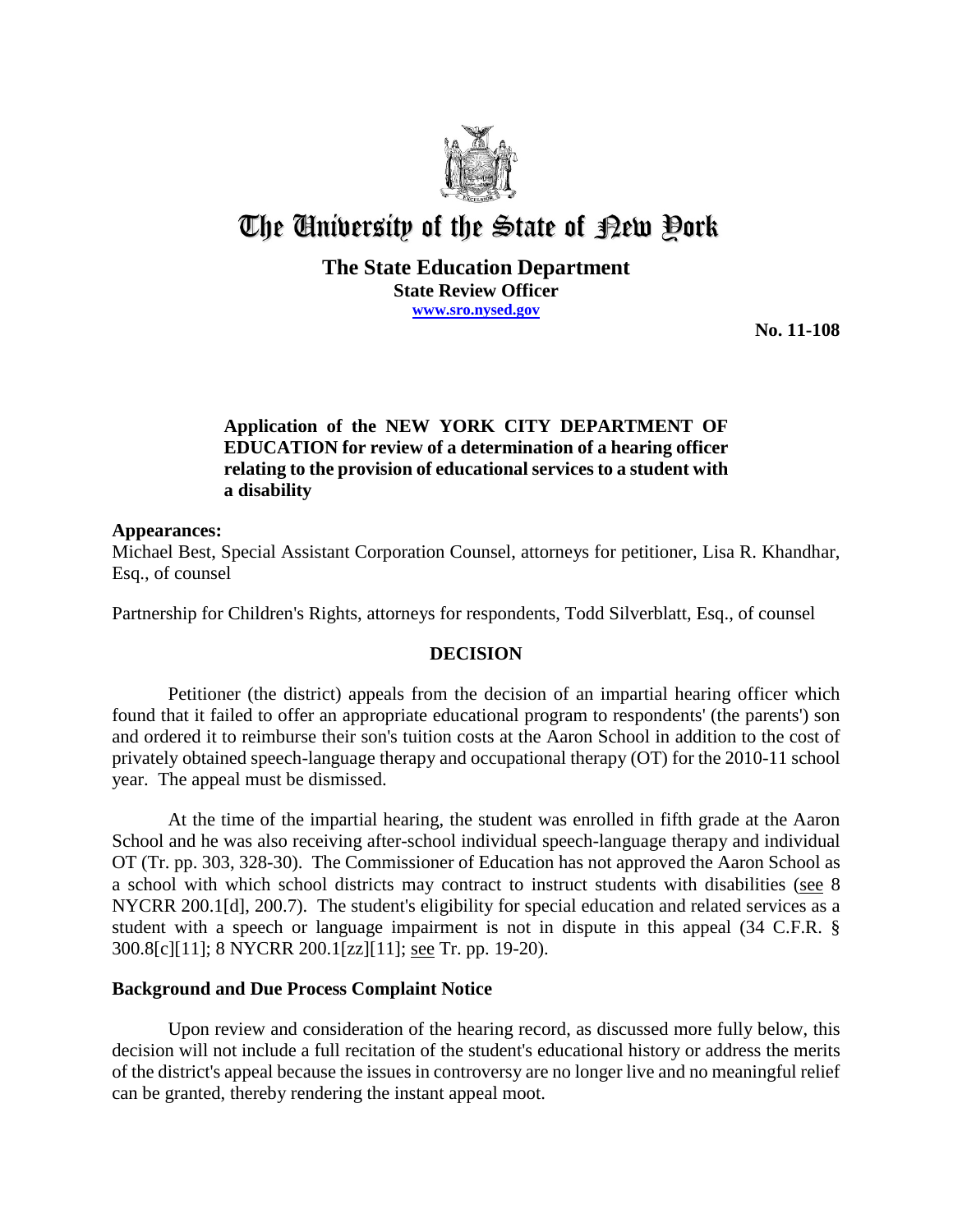Briefly, the Committee on Special Education (CSE) convened on April 20, 2010 to develop an individualized education program (IEP) for the student's upcoming 2010-11 school year (Parent Ex. C). The April 2010 CSE recommended that the student attend a 12:1+1 special class in a community school with a 12-month program for related services consisting of speech-language therapy, OT, and counseling (id. at pp. 1-2, 20). By due process complaint notice dated August 9, 2010, the parents commenced an impartial hearing (Tr. p. 5; Parent Ex. A at p. 1).<sup>1</sup> By letter dated August 19, 2010, the parents advised the district that they rejected the April 2010 IEP and that they planned to enroll the student in the Aaron School for the 2010-11 school year (Parent Ex. G at p. 1). The parents further advised that they intended to seek tuition reimbursement for the Aaron School from the district (id. at p. 2).

With the district's consent, the parents filed an amended due process complaint notice dated November 8, 2010, in which they alleged that the district failed to offer the student a free appropriate public education (FAPE) for the 2010-11 school year (Parent Ex. A). As relief, the parents requested reimbursement for the student's tuition at the Aaron School in addition to reimbursement for the student's after-school OT and speech-language therapy (id. at pp. 7-8). The parents also requested the following orders pursuant to the student's pendency entitlements: (1) directing the district to fund the student's tuition at the Aaron School; and (2) directing the district to reimburse the parents for privately obtained speech-language therapy and OT (id.).

#### **Impartial Hearing Officer's Decision**

An impartial hearing convened on December 23, 2010 to determine the student's pendency placement (Tr. pp. 1-9). During the impartial hearing, there was no dispute that the Aaron School in conjunction with the student's after-school related services, comprised of four sessions per week of individual speech-language therapy and four sessions per week of individual OT, constituted the student's pendency placement (Tr. pp. 6-8). By interim decision dated January 21, 2011, the impartial hearing officer determined that the student's placement at the Aaron School combined with his after-school related services formed the student's pendency placement (Interim IHO Decision at p. 2).

On May 3, 2011, the impartial hearing reconvened and concluded after four days of proceedings (Tr. pp. 10-399). In a decision dated August 4, 2011, the impartial hearing officer awarded tuition reimbursement to the parents for the Aaron School in addition to reimbursement for the student's after-school speech-language therapy and OT (IHO Decision at pp. 12-13). She concluded that the district failed to offer the student a FAPE because the IEP developed for him was not reasonably calculated to meet his special education needs and the 12:1+1 recommended placement would not have addressed the student's need for support with regard to his attention and sensory deficits (id. at p. 11). The impartial hearing officer also concluded that the Aaron School was reasonably calculated to provide the student with meaningful educational benefits and therefore, was appropriate  $(id.$  at p. 12).<sup>2</sup> Lastly, having found that the parents cooperated with

<sup>&</sup>lt;sup>1</sup> The hearing record does not contain the original August 2010 due process complaint notice.

 $2$  Notwithstanding the parents' request for reimbursement for the student's related services, the impartial hearing officer did not make any findings with regard to the appropriateness of the student's privately obtained speechlanguage therapy and OT (see IHO Decision).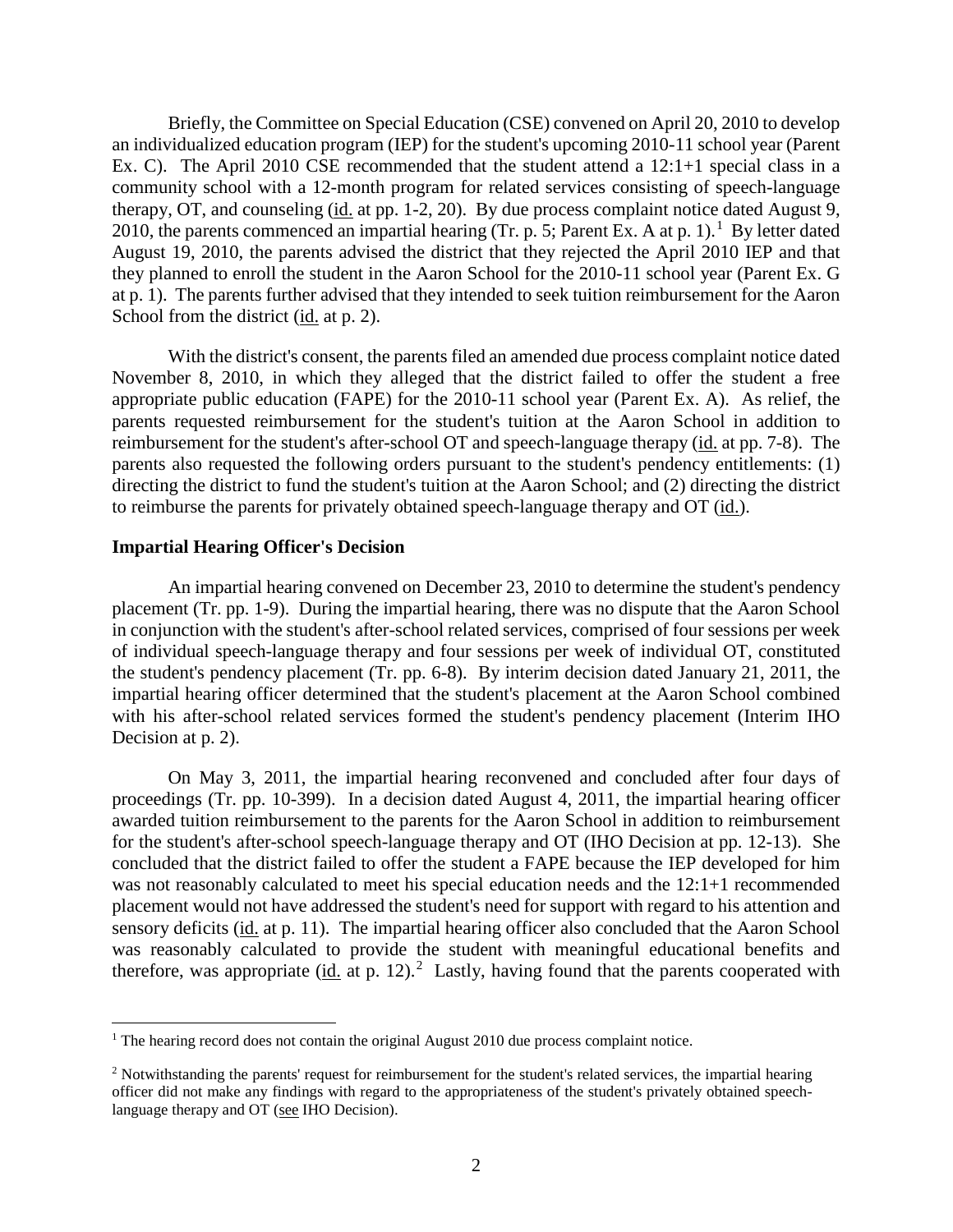the district and visited the district's assigned school, the impartial hearing officer concluded that equitable considerations supported the parents' request for relief (id.).

#### **Appeal for State-Level Review**

The district appeals and requests a reversal of the impartial hearing officer's decision. The district argues, in pertinent part, that it offered the student a FAPE during the 2010-11 school year because the April 2010 CSE was properly composed and addressed the student's need for support throughout the IEP. Additionally, the district asserts that the recommended 12:1+1 class was appropriate for the student because although the student could function in a general education setting, he needed a small, self-contained class due to his anxiety and attention deficits. The district further contends that the 12:1+1 classroom at the assigned school would have been an appropriate placement for the student because it was tailored to his academic, social, and emotional needs. Next, the district maintains that the Aaron School was not an appropriate placement for the student because it did not provide the student with his related services as prescribed by his IEP and did not provide the student with related services during the summer. The district also contends that the frequency of the student's unsupervised breaks decreased the student's time spent on academics. Moreover, the district alleges that the Aaron School did not constitute the student's least restrictive environment (LRE) because it did not offer him the opportunity to interact with typically developing peers. Lastly, the district argues that equitable considerations preclude the parents' request for relief because they never seriously intended to enroll the student in public school and they failed to afford the district timely notice of their intention to enroll the student in the Aaron School.

In an answer, the parents request that the impartial hearing officer's decision be upheld. They allege that the district did not establish that the recommended 12:1+1 program would have addressed the student's special education needs. Furthermore, with regard to the assigned school, the parents argue that the district failed to show that the student's sensory processing deficits would have been addressed. They also maintain that the student's sensory needs would have been aggravated by placement in the assigned school as the student lacked the capacity to function in unstructured and unsupported social settings. Next, the parents contend that the Aaron School provided the student with educational services and instruction that was specially designed to meet his related services needs. In addition, they assert that the student's educational team at the Aaron School collaboratively determined the appropriate balance between his related services pull-out sessions and classroom instruction to maximize the student's academic success. The parents also argue that the student demonstrated progress at the Aaron School with respect to his OT, speechlanguage, and social/emotional needs. Moreover, the parents argue that the appropriateness of the unilateral placement should be assessed based on the totality of the circumstances, and in this case, they maintain that the student's program was complimented by the addition of after-school OT and speech-language therapy. Lastly, they maintain that the Aaron School constituted the student's LRE. With regard to equitable considerations, the parents allege that the impartial hearing officer correctly found in their favor because they fully cooperated with the district. As for the district's claim that they failed to afford it adequate notice of their intention to enroll the student at the Aaron School for the 2010-11 school year, the parents contend that the district did not raise this issue at the impartial hearing, and accordingly, it should not be considered. Regardless of whether the issue of notice was properly preserved for appeal, the parents maintain that they complied with the Individuals with Disabilities Education Act's (IDEA's) notice requirements.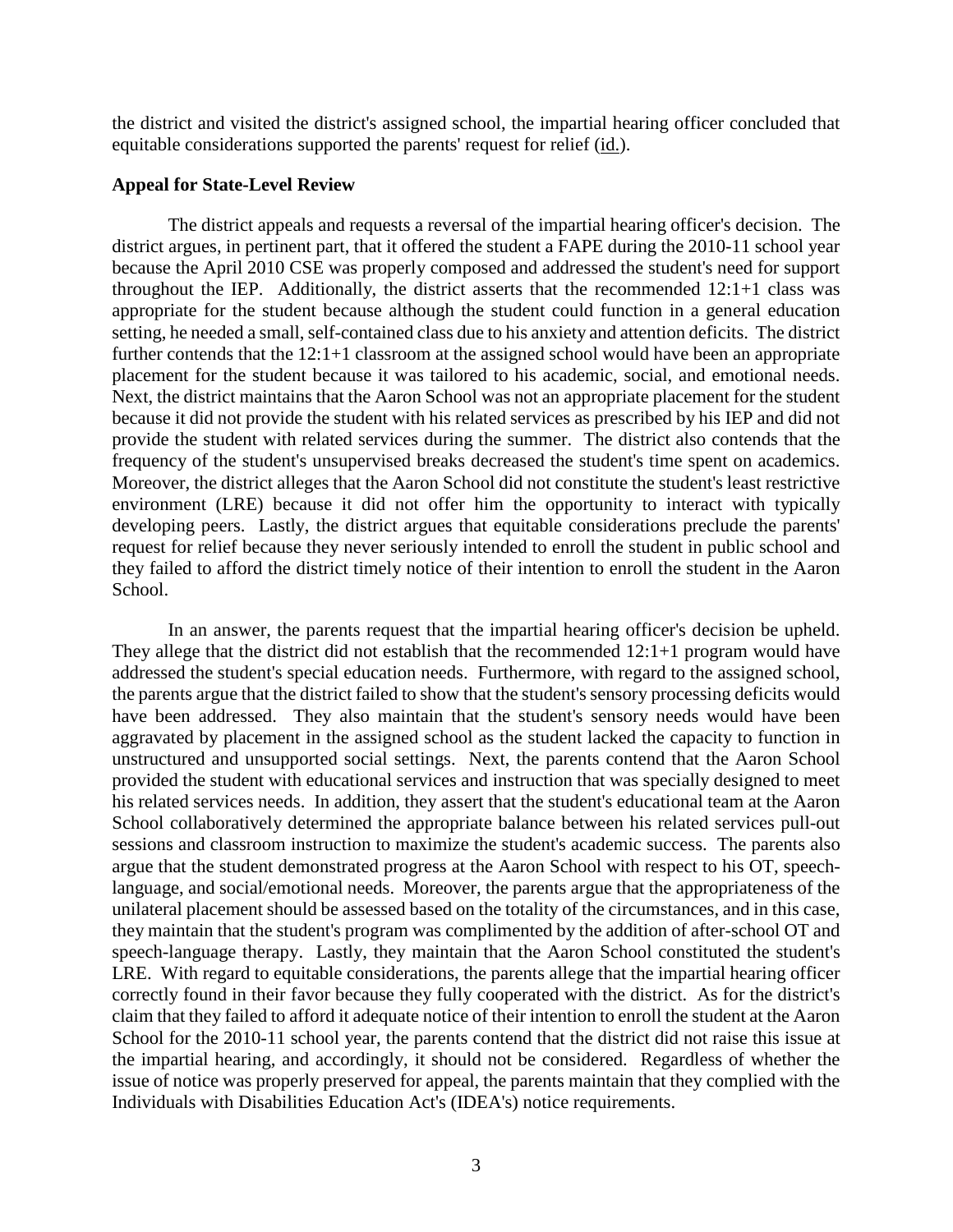#### **Applicable Standards and Discussion**

#### **Mootness**

Initially, I must note that in this case the parents have already received all of the relief they were seeking at the impartial hearing under pendency and that the 2010-11 school year at issue has expired, which raises the question of whether the instant appeal has been rendered moot by the passage of time (see also Tr. pp. 332-33). Upon careful consideration of the evidence in the hearing record, I find that regardless of the merits of a decision concerning whether the district offered the student a FAPE for the 2010-11 school year, no further meaningful relief may be granted to the parents because they have received all of the relief sought pursuant to pendency, and thus, the district's appeal has been rendered moot. In addition, careful consideration of the District Court's recent decision rendered in New York City Dep't of Educ. v. V.S., 2011 WL 3273922 (E.D.N.Y. July 29, 2011), as discussed further below, does not compel a different result.

As other State Review Officers have long held in administrative reviews of impartial hearing officer decisions, the dispute between the parties in an appeal must at all stages be "real and live," and not "academic," or it risks becoming moot (see Lillbask v. State of Conn. Dep't of Educ., 397 F.3d 77, 84 [2d Cir. 2005]; Patskin v. Bd. of Educ., 583 F. Supp. 2d 422, 428 [W.D.N.Y. 2008]; J.N. v. Depew Union Free Sch. Dist., 2008 WL 4501940, at \*3-\*4 [W.D.N.Y. Sept. 30, 2008]; see also Chenier v. Richard W., 82 N.Y.2d 830, 832 [1993]; Hearst Corp. v. Clyne, 50 N.Y.2d 707, 714 [1980]; Application of the Dep't of Educ., Appeal No. 10-066; Application of a Student with a Disability, Appeal No. 10-064; Application of a Student with a Disability, Appeal No. 09-077; Application of a Student with a Disability, Appeal No. 09-065; Application of a Student with a Disability, Appeal No. 08-104; Application of the Dep't of Educ., Appeal No. 08- 044; Application of a Child with a Disability, Appeal No. 07-139; Application of a Child with a Disability, Appeal No. 07-085; Application of a Child with a Disability, Appeal No. 07-077). In general, cases dealing with issues such as desired changes in IEPs, specific placements, and implementation disputes may become moot at the end of the school year because no meaningful relief can be granted (see, e.g., Application of the Bd. of Educ., Appeal No. 11-088; Application of the Bd. of Educ., Appeal No. 06-044; Application of the Bd. of Educ., Appeal No. 05-058; Application of a Child with a Disability, Appeal No. 04-027; Application of a Child with a Disability, Appeal No. 00-037; Application of the Bd. of Educ., Appeal No. 00-016; Application of a Child with a Disability, Appeal No. 96-37). Administrative decisions rendered in cases concerning such issues arising out of school years that have since expired may no longer appropriately address the current needs of the student (see Daniel R.R. v. El Paso Indep. Sch. Dist., 874 F.2d 1036, 1040 [5th Cir. 1989]; Application of a Child with a Disability, Appeal No. 07-139; Application of the Bd. of Educ., Appeal No. 07-028; Application of a Child with a Disability, Appeal No. 06-070; Application of a Child with a Disability, Appeal No. 04-007).

However, an exception provides that a claim may not be moot, despite the end of a school year for which the student's IEP was written, if the conduct complained of is "capable of repetition, yet evading review" (see Honig v. Doe, 484 U.S. 305, 318-23 [1988]; Lillbask, 397 F.3d at 84-85; Daniel R.R., 874 F.2d at 1040; Application of a Child with a Disability, Appeal No. 04-038). The exception applies only in limited situations (City of Los Angeles v. Lyons, 461 U.S. 95, 109 [1983]), and is severely circumscribed (Knaust v. City of Kingston, 157 F.3d 86, 88 [2d Cir. 1998]). First, it must be apparent that "the challenged action was in its duration too short to be fully litigated prior to its cessation or expiration" (Murphy v. Hunt, 455 U.S. 478, 482 [1982]; see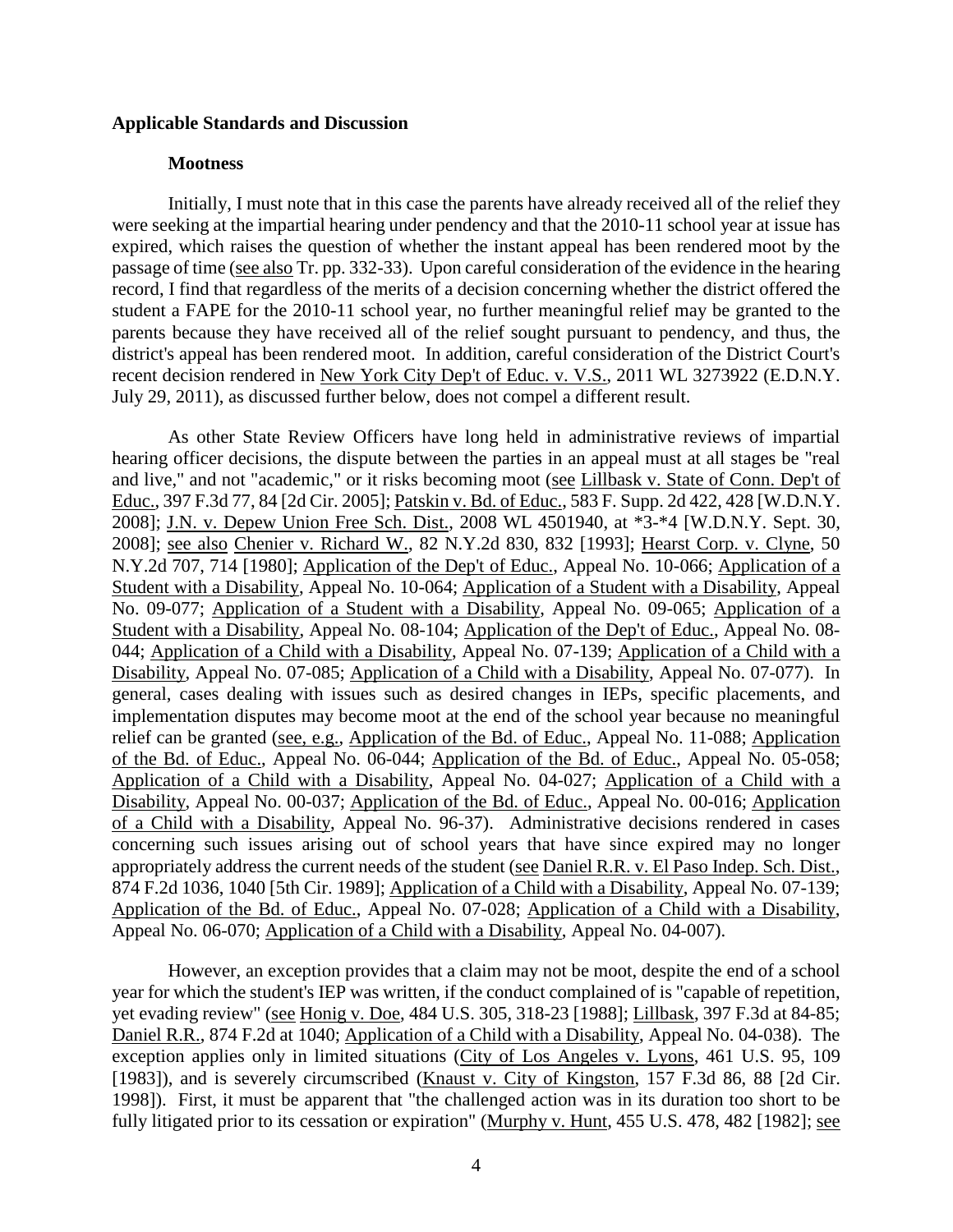Knaust, 157 F.3d at 88; Application of a Child with a Disability, Appeal No. 07-139). Second, controversies are "capable of repetition" when there is a reasonable expectation that the same complaining party would be subjected to the same action again (Weinstein v. Bradford, 423 U.S. 147, 149 [1975]; see Hearst Corp., 50 N.Y.2d at 714-15; Application of a Child with a Disability, Appeal No. 07-139). To create a reasonable expectation of recurrence, repetition must be more than theoretically possible (Murphy, 455 U.S. at 482; Russman v. Bd. of Educ., 260 F.3d 114, 120 [2d Cir. 2001]; Application of a Child with a Disability, Appeal No. 07-139). Mere speculation that the parties will be involved in a dispute over the same issue does not rise to the level of a reasonable expectation or demonstrated probability of recurrence (Russman, 260 F.3d at 120; Application of a Child with a Disability, Appeal No. 07-139). Mootness may be raised at any stage of litigation (In re Kurtzman, 194 F.3d 54, 58 [2d Cir. 1999]; Application of a Child with a Disability, Appeal No. 07-139).

In this case, there is no longer any live controversy relating to the parties' dispute over the placement and program offered by the district for the 2010-11 school year. I find that even if I were to determine that the district did not offer the student a FAPE for the 2010-11 school year, in this instance, it would have no actual effect on the parties because the 2010-11 school year expired on June 30, 2011, and the student remained entitled to his pendency placement at the Aaron School funded by the district through the conclusion of the administrative due process. Accordingly, the district's claims, which relate to the 2010-11 school year, need not be further addressed here. A State Review Officer is not required to make a determination that is academic or will have no actual impact upon the parties (Application of a Student with a Disability, Appeal No. 09-077; Application of a Student with a Disability, Appeal No. 09-065; Application of a Student with a Disability, Appeal No. 08-104; Application of the Dep't of Educ., Appeal No. 08-044; Application of a Child with a Disability, Appeal No. 07-077; Application of the Bd. of Educ., Appeal No. 06- 044; Application of the Bd. of Educ., Appeal No. 04-006; Application of a Child with a Disability, Appeal No. 02-086; Application of a Child with a Disability, Appeal No. 02-011; Application of a Child with a Disability, Appeal No. 97-64).

With regard to the District Court's decision in  $V.S.$  (2011 WL 3273922), the court in that case held that in Application of the Dep't of Educ., Appeal No. 10-041, the State Review Officer correctly determined that the parent's request for funding for the school year that was the subject of that appeal was no longer at issue where the student was educated at public expense at a private school chosen by the parents for the duration of the school year pursuant to a pendency order (V.S., 2011 WL 3273922, at \*9). Noting that a decision in favor of the district in that matter would not affect its obligation to pay the costs of the student's private school tuition, the Court nevertheless determined that the district sought redress regarding the collateral issue of the student's ongoing pendency placement for future proceedings and that had a decision been rendered by a State Review Officer on the merits it would have affected the student's placement (id.). After careful consideration and for several reasons discussed below, I respectfully decline to adopt the reasoning as set forth in V.S. $3$ 

<sup>&</sup>lt;sup>3</sup> Although State Review Officers endeavor to adhere as closely as possible to the legal guidance provided by the courts, in rare instances such as this, where conflicting authorities regarding statutory interpretation are present, such authority may not be binding upon the State Review Officer (see Application of the Bd. of Educ., Appeal No. 05-074 [holding that a student need not have previously received special education services from a public agency to be eligible for reimbursement when the District Court had previously ruled to the contrary]).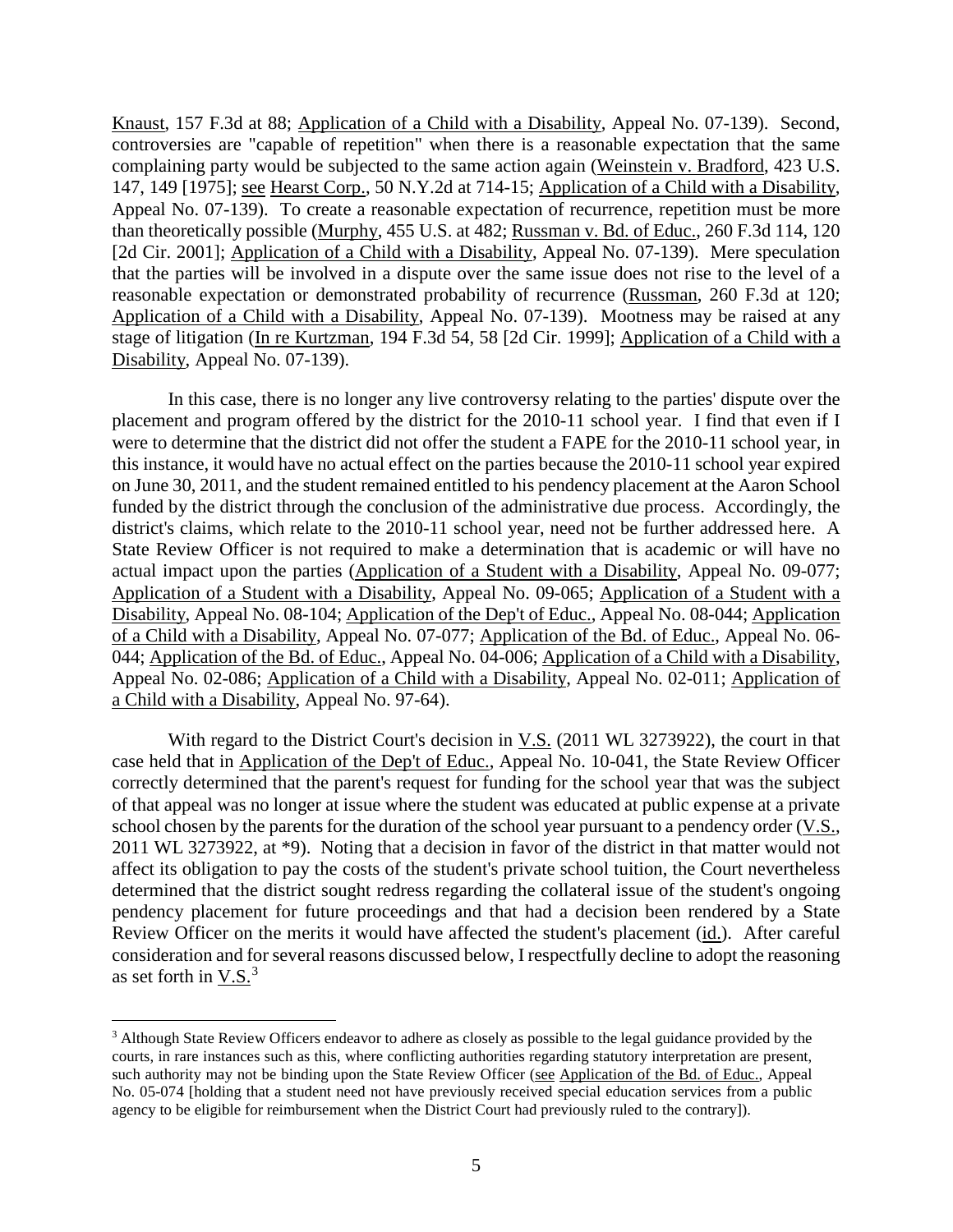First, the sole reason that the District Court in V.S. held that Application of the Dep't of Educ., Appeal No. 10-041, was not moot was because the parties required resolution of the merits of their dispute to establish the student's pendency placement in future proceedings (V.S., 2011 WL 3273922, at  $*10$ ;<sup>4</sup> however, this rationale regarding future pendency may be read so broadly as to apply to virtually any and all IDEA proceedings involving the educational placement or services to be provided to a student, and other courts in New York have not adopted this broad approach (see Bd. of Educ. of Poughkeepsie City Sch. Dist. v. O'Shea, 353 F.Supp.2d 449, 457 [S.D.N.Y. 2005] [determining the matter was moot and declining to resolve the merits of the parties dispute when the pendency provision provided an independent basis for doing so]; see also Murphy v. Arlington Cent. School Dist. Bd. of Educ., 297 F.3d 195 [2d Cir. 2002] [ruling that the pendency provision formed a basis for awarding relief without addressing the merits of the parties' dispute]; Bd. of Educ. of Pawling Central School Dist. v. Schutz, 290 F.3d 476, 484 [2d Cir. 2002] [rejecting the district's argument that a dispute must be resolved on the merits rather than on the basis of the pendency provision]; Patskin, 583 F. Supp. 2d at 428-29 [holding that the matter was moot where the school year at issue had passed, and stating that the relevant controversy was whether the IEP that the student was provided with was an appropriate placement and that there was no reasonable expectation that the student would be subjected to that particular IEP again]; M.S. v. New York City Dep't of Educ., 734 F. Supp. 2d 271, 273, 278-80 [E.D.N.Y. Aug. 25, 2010] [dismissing the case as moot and noting that the parents were receiving full compensation for their private school expenditures and that the proceeding was brought to obtain legal fees]; J.N., 2008 WL 4501940, at \*3-\*4 [upholding a State Review Officer's determination that the case was moot]; Bd. of Educ. of Downers Grove Grade Sch. Dist. No. 58 v. Steven L., 89 F.3d 464, 468-69 [7th Cir 1996] [holding that it was not necessary to determine which party would prevail on the merits when the stay put provision controlled for the duration of the dispute and the proposed public school IEP was no longer applicable to the student]; see generally New York City Dep't of Educ. v. S.S., 2010 WL 983719 [S.D.N.Y. Mar. 17, 2010]).<sup>5</sup> Additionally, the Ninth Circuit has explicitly rejected this rationale, holding that the stay put provision cannot be relied upon as the basis for a live controversy when the issue of liability on the substantive issues has been rendered moot (Marcus I. v. Dep't of Educ., 2011 WL 1979502, at \*1 [9th Cir. May 23, 2011] [explaining that stay put provision 20 U.S.C. § 1415[j] is designed to allow a child to remain in an educational institution pending litigation, but does not guarantee a child the right to remain in any

 <sup>4</sup> Regardless of which party the District Court had found in favor of, the district and the parent have been in continuous unbroken litigation since at least July 1, 2009, and in that proceeding an unappealed impartial hearing officer decision dated December 9, 2008 formed the basis for the student's pendency placement, which he has remained in to this day. Although infrequent, it is not unheard of for a student to remain in a pendency placement for years, even after administrative and court decisions have been issued multiple times (see, e.g., B.J.S. v. State Educ. Dep't/Univ. of State of New York, 2011 WL 3610099, \*1 [W.D.N.Y. Aug. 11, 2011] [acknowledging that the student remained in a 2003-04 pendency placement despite numerous subsequent adjudications regarding the students educational placement]).

<sup>&</sup>lt;sup>5</sup> I also disagree with the interpretation that the District Court in <u>M.N. v. New York City Dep't of Educ.</u> (700 F.Supp.2d 356 [S.D.N.Y. Mar. 25, 2010]) ruled that the State Review Officer erred in dismissing the case on mootness grounds (V.S., 2011 WL 3273922, at \*10). The Court in M.N. only acknowledged that the State Review Officer issued the decision on mootness grounds and did not further comment.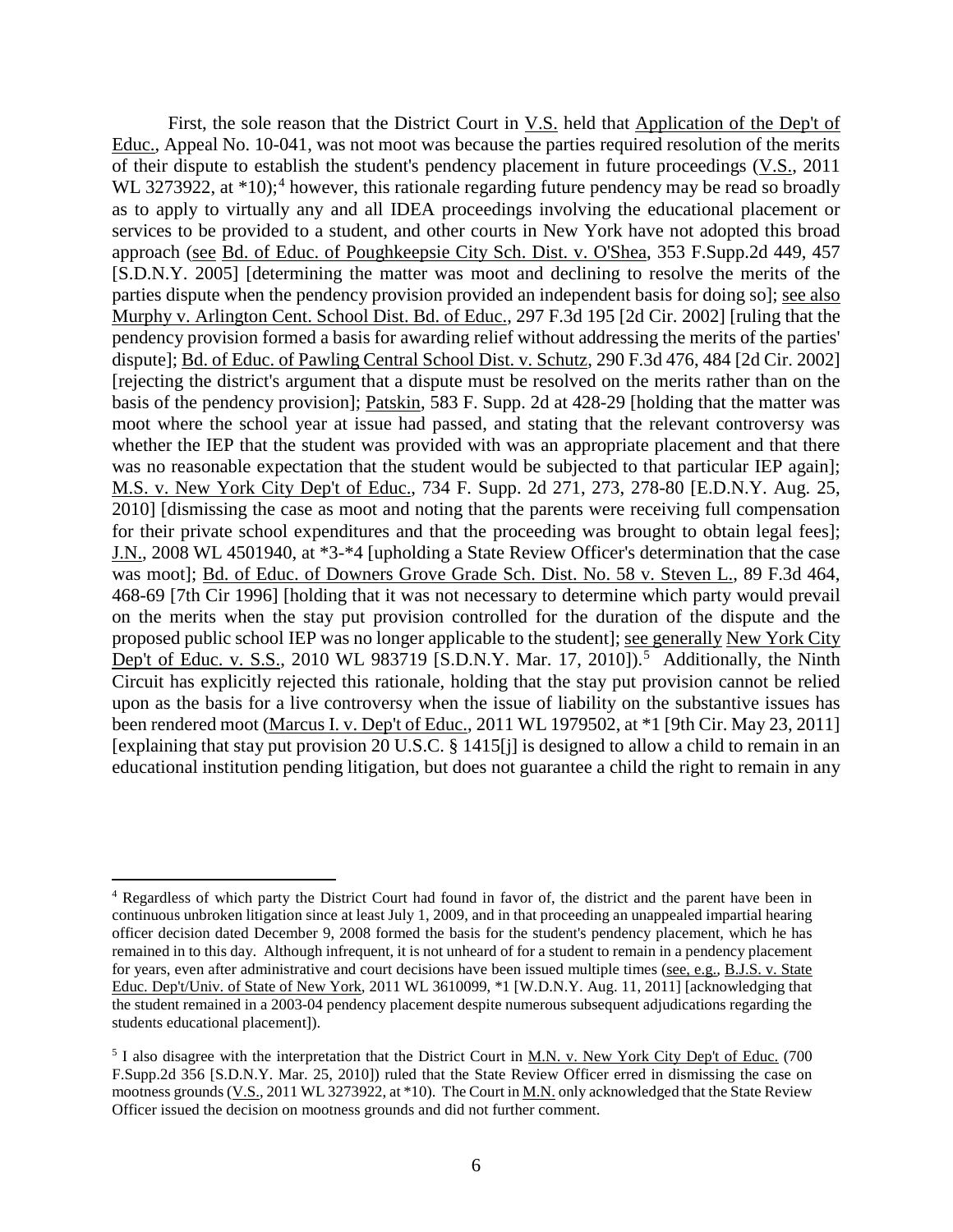particular institution because the right to a stay put placement that stems from a given adjudicatory proceeding lapses once the proceeding has concluded]).<sup>6</sup>

Second, I am concerned with adjudicating rights unnecessarily, particularly when it will not affect the claims that a party alleged at the outset of the due process proceeding and especially under a statutory scheme like the IDEA, which envisions that parents and districts will continue to convene on at least an annual basis to review a student's current IEP or educational placement, share their concerns with one another, and cooperatively and affirmatively engage in efforts to develop a new appropriate plan designed to offer the student a FAPE in the public schools (see 20 U.S.C. § 1414[d][4][A]; 34 C.F.R. § 300.324[b][1][i]; see also Educ. Law § 4402[2]; 8 NYCRR 200.4[f]). This process usually works best when it is as free as possible from acrimonious relationships that often develop after continued litigation.<sup>7</sup>

Third, I believe that the automatic nature of the pendency provision set forth in the IDEA (see Zvi D. v. Ambach, 694 F.2d 904, 906 [2d Cir. 1982]; Wagner v. Bd. of Educ., 335 F.3d 297, 301 [4th Cir. 2003]; Drinker v. Colonial Sch. Dist., 78 F.3d 859, 864 [3d Cir. 1996]), and if necessary, the speed with which parties may obtain a State-level pendency placement reviews on an interlocutory basis under New York's regulatory scheme (see 8 NYCRR 279.10[d]) strongly diminishes the need to establish future pendency placements for future school years; such determinations are better left until the proceedings under which the right arises are commenced and the issue of the student's pendency placement is actually in dispute. Lastly, while I appreciate the Court's comment that a decision on the merits in V.S. would be useful (2011 WL 3273922, at \*10), I am also concerned that the decision has the effect of removing the much needed discretion of administrative hearing officers to focus on both fairly and efficiently resolving disputes while retaining the discretion of how best to allocate their adjudicative resources to address ever growing dockets.<sup>8</sup> For the forgoing reasons, I decline to find that the parents' claim for tuition reimbursement for the 2010-11 school year continues to be a live controversy.

#### **Exception to Mootness**

With respect to the mootness exception, the hearing record fails to contain evidence or an offer of additional evidence to demonstrate that the instant matter is capable of repetition, yet evading review. While it may be theoretically possible that the parents could challenge a subsequent school year's IEP and seek tuition reimbursement for the student during a subsequent school year at the Aaron School, such speculation that the parties will be involved in a dispute

 <sup>6</sup> I also note what appears to be a discrepancy between the views of the Marcus I Court and the decision in Pawling Cent. Sch. Dist. v. New York State Educ. Dept. (3 A.D.3d 821 [3d Dep't 2004]) regarding future pendency placements.

 $<sup>7</sup>$  Moreover, this is also not a case in which particularly new or novel issues have been presented on the merits.</sup> Both State Review Officers and courts have previously provided frequent guidance regarding the types of claims raised in this case.

<sup>&</sup>lt;sup>8</sup> The Second Circuit has determined that an exhaustive analysis by the impartial hearing officer is not mandated in every administrative proceeding and that in appropriate circumstances summary disposition procedures may be employed (J.D. v. Pawlet Sch. Dist., 224 F.3d 60, 69 [2d Cir. 2000]; see Application of the Dep't of Educ., Appeal No. 10-014; Application of the Bd. of Educ., Appeal No. 05-007; Application of a Child Suspected of Having a Disability, Appeal No. 04-059; Application of a Child with a Disability, Appeal No. 04-018).